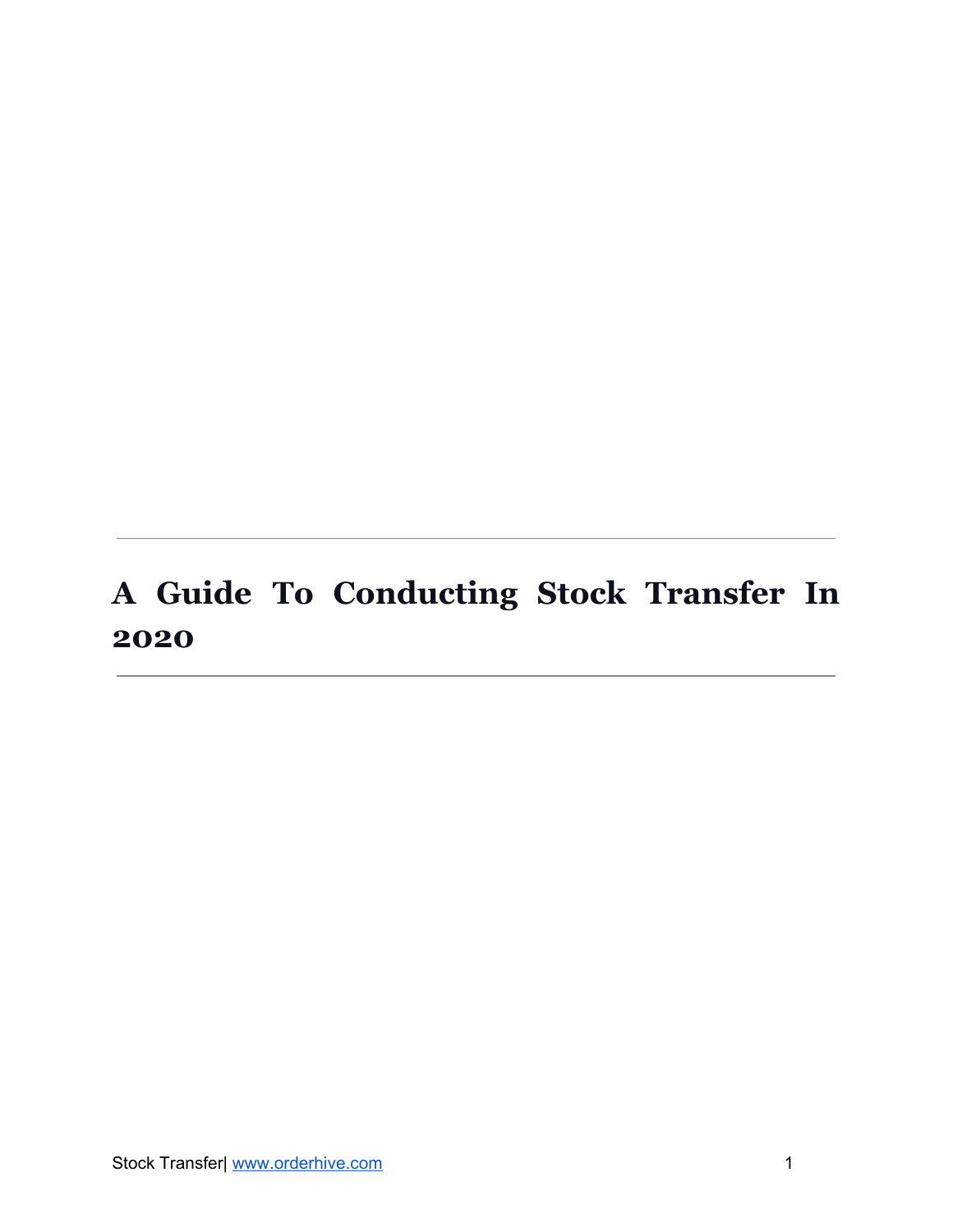#### **Table Of Contents**

| A Guide To Conducting Stock Transfer In 2020     | 1  |
|--------------------------------------------------|----|
| <b>Types Of Stock Transfer</b>                   | 4  |
| Inter-company transfer                           | 4  |
| Intra-company transfer                           | 4  |
| <b>One-Step Process</b>                          | 4  |
| <b>Two-Step Process</b>                          | 4  |
| What Is The Need Of Using A Stock Transfer Order | 6  |
| How To Run A Stock Transfer                      | 7  |
| Where Do Stock Transfer Impact Businesses        | 8  |
| <b>Benefits Of Documenting Stock Transfers</b>   | 10 |
| <b>Executive Summary</b>                         | 11 |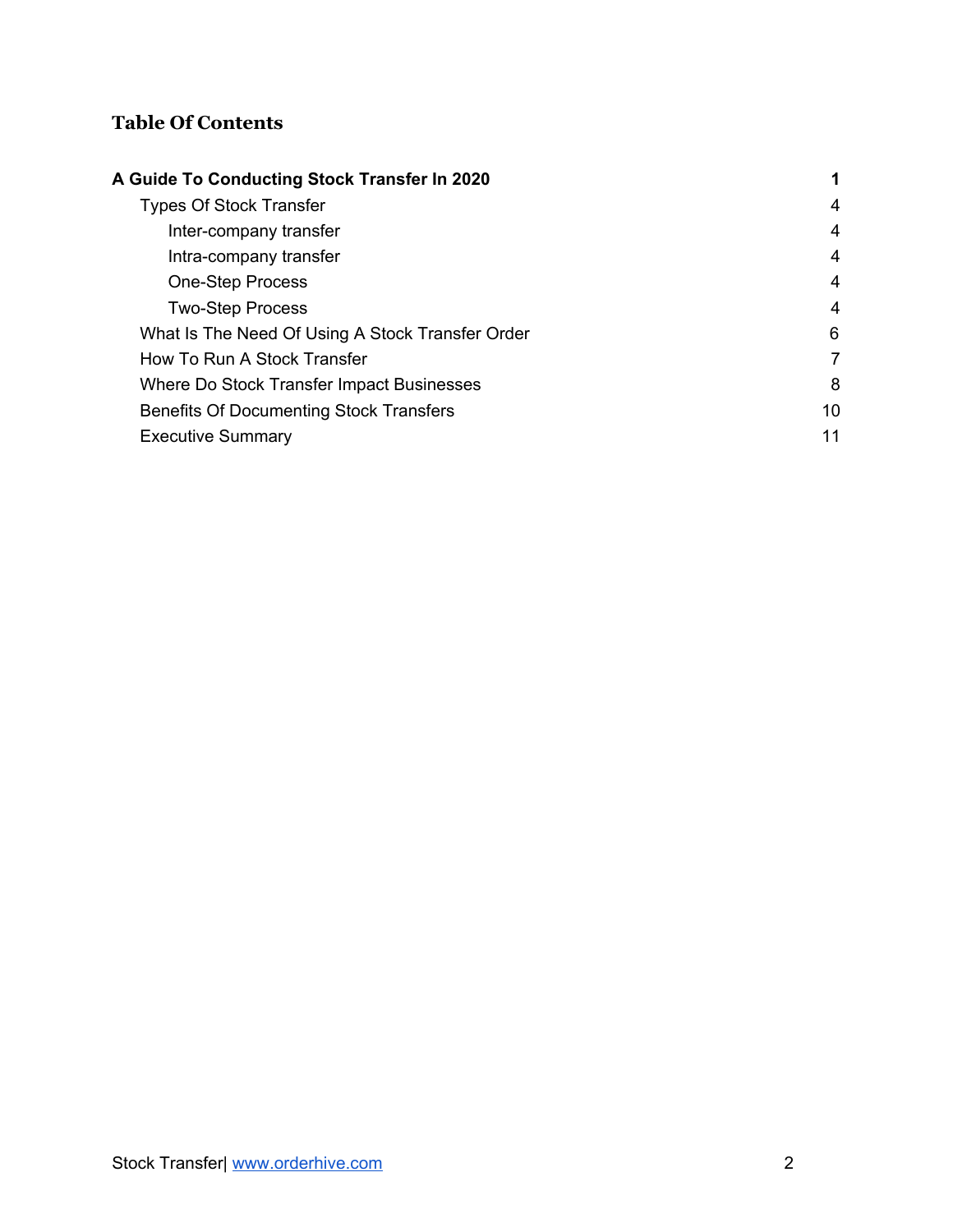

Businesses carry out warehouse stock transfers innumerous times over the span of years. Expansions, adding new storage facilities, and moving to new locations happen continuously. Transferring stocks is a well-planned process, but it becomes extremely complex in the absence of proper data. An estimated  $43\%$  of SMBs are either short of proper tools or simply don't track their inventories at all. In this article, we will understand the basics of carrying out a stock transfer with a detailed process guide. At the end of the article, the readers will be able to confidently transfer their inventory in a systematic manner.

Hop on to learn this topic in the below sections: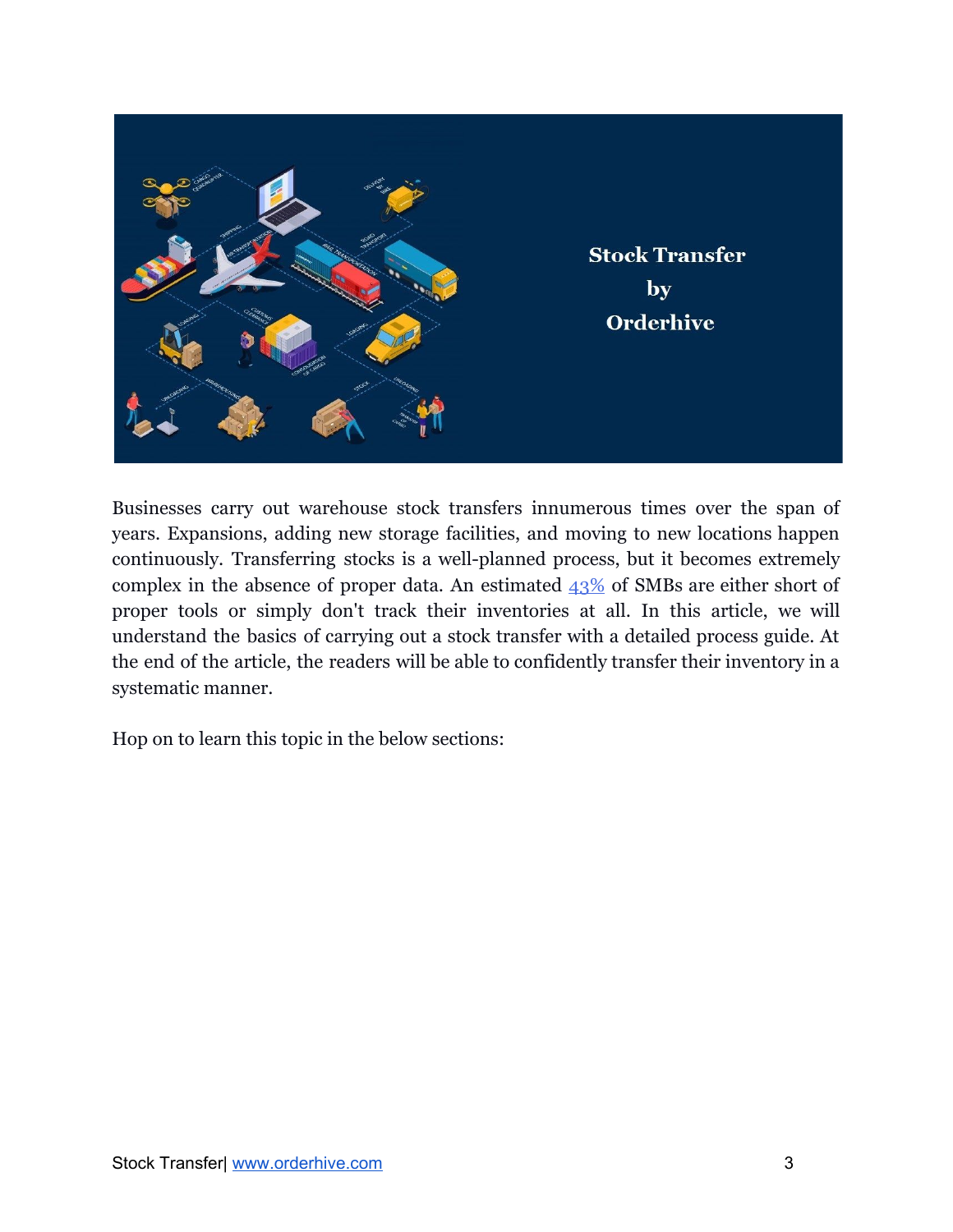## <span id="page-3-0"></span>**Types Of Stock Transfer**

We can divide types of stock transfers that are practiced in the industry in two ways. The first one is based on the locations between which the process is carried out. In the second method, the execution of the process. Without wasting much time, let us understand them:

#### <span id="page-3-1"></span>**Inter-company transfer**

Here, two different companies participate in transferring the inventory. This requires the involvement of multiple departments of companies like sales, procurement, logistics, and liaison. Both companies use different identification codes, which also adds to the complexity.

#### <span id="page-3-2"></span>**Intra-company transfer**

The inventory is exchanged between two locations of the same company. Due to the involvement of a single entity, the operations are simple. However, documentation is equally vital to maintain efficiency. Both of them can happen between permutations and combinations of the respective plants and warehouses of both firms. Moving towards the more important classification, let us learn how they are undertaken in terms of the implemented process.

#### <span id="page-3-3"></span>**One-Step Process**

Here, the issue, as well as the receipt, are made in a single step. The merchandise selected is issued to the concerned location through a single STO (Storck Transfer Order.) Usually, this method is used in transactions within the same company. Thus, the valuation of the inventory held by the firm remains unchanged. Only the quantity at the respective locations change. Even if applied in the same firm, this is not advisable, and if utilized, the locations should be very near to each other.

#### <span id="page-3-4"></span>**Two-Step Process**

This is a better way of handling operations as you can track efficiency and use it between two separate entities. The STO document is issued at both ends. The first warehouse/plant will remove the item and mark it "in-transit." When the destination location receives the merchandise, the STO document marks the transaction as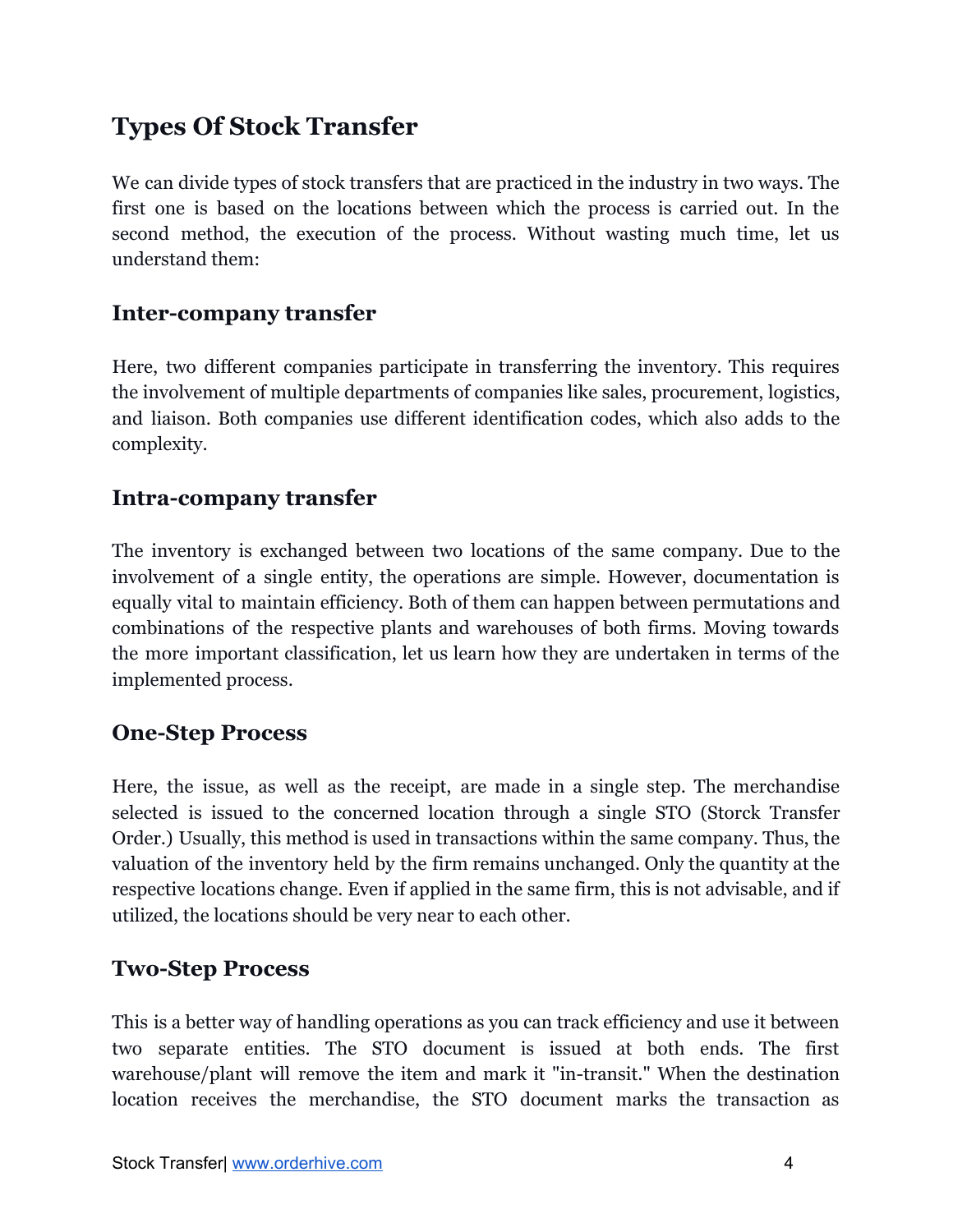"completed." The valuation and quantity at both locations change after the transfer is completed. This helps in tracking the efficiency of the stock transfer, and it also aids inventory management.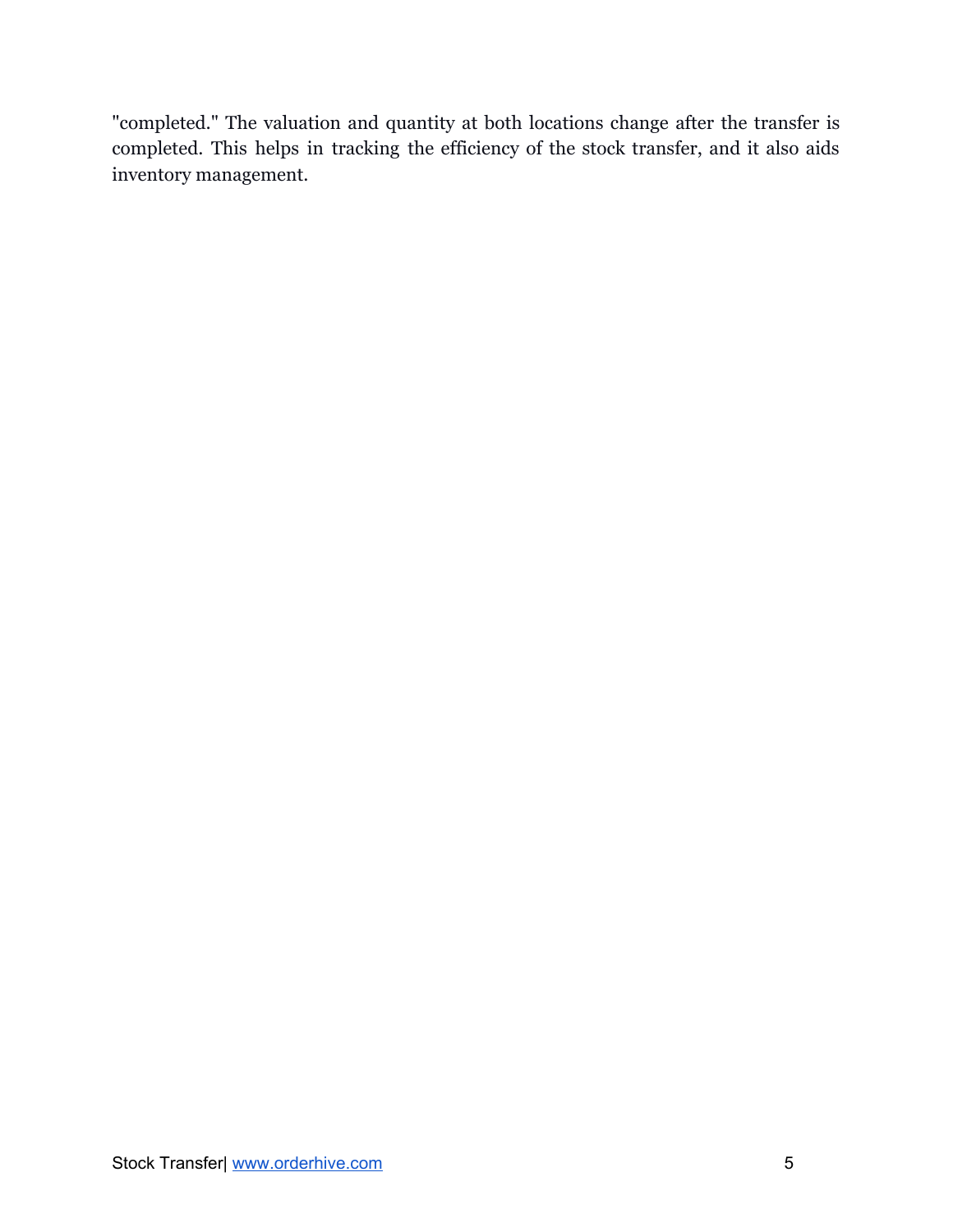## <span id="page-5-0"></span>**What Is The Need Of Using A Stock Transfer Order**

Many traders and companies still rely on excel sheets or handwritten documents for conducting stock transfers. They can do the job upto a certain level, but as the business grows, these tools make things tough to manage. This includes theft, undetected damage to goods, misplacing them, and inefficiencies in processing. When considering the short lead times in the supply chain ecosystems, these shortcomings adversely affect multiple businesses. Hence, businesses use warehouse [management](https://www.orderhive.com/warehouse-management.html?utm_source=Neel&utm_medium=PDF&utm_campaign=Stock%20Transfer) software solutions to generate Stock Transfer Orders to overcome numerous challenges economically.

"Sourcing has become a commodity. We changed the game. We bring strategy, business skills and end to end fulfillment from prototyping to manufacturing to shipping to warehousing to your customer's door PLUS strategy and tactics so you actually make real money. We (PROUDUCT) brought value back to sourcing."

― [Richie Norton](https://richienorton.com/about/)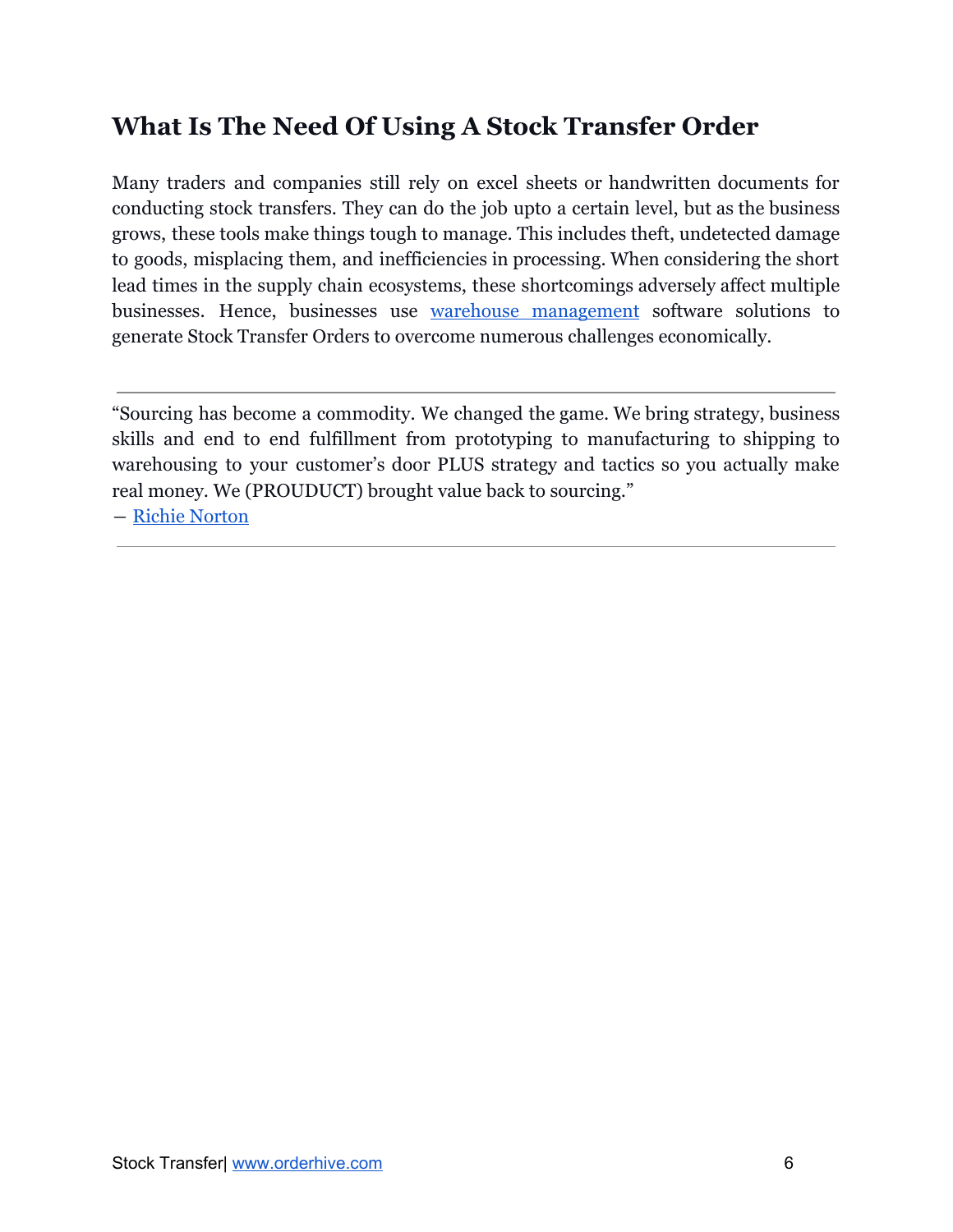## <span id="page-6-0"></span>**How To Run A Stock Transfer**

You have to treat STOs like other commercial documents like Purchase Orders. Therefore, the procedure of issuing an STO needs fulfillment of multiple processes. They are as follows:

- Run an inventory availability check to confirm whether the concerned product(s) is present at the source or not
- Run a storage space availability check at the destination location
- Create a schedule for making the transfer
- Confirm the availability of internal teams for moving stock or logistics partners in case of distant locations
- Carry out cost analysis in case of third party carrier
- Mark the items with appropriate barcodes for tracking them
- Notify the Quality Assurance (QA) teams on both ends
- Demand Purchase Order or Requisition Request from receiving end
- Make entries in the accounting ledgers as applicable
- Dispatch the merchandise after QA check
- Mark the goods "in-transit" if using the two-step process
- Unload the items on source location and perform quality and usability tests
- Mark received and placed the merchandise at the designated area
- In the case of dropshipping, complete cross-docking
- Notify the source location of receipt and make corresponding accounting entries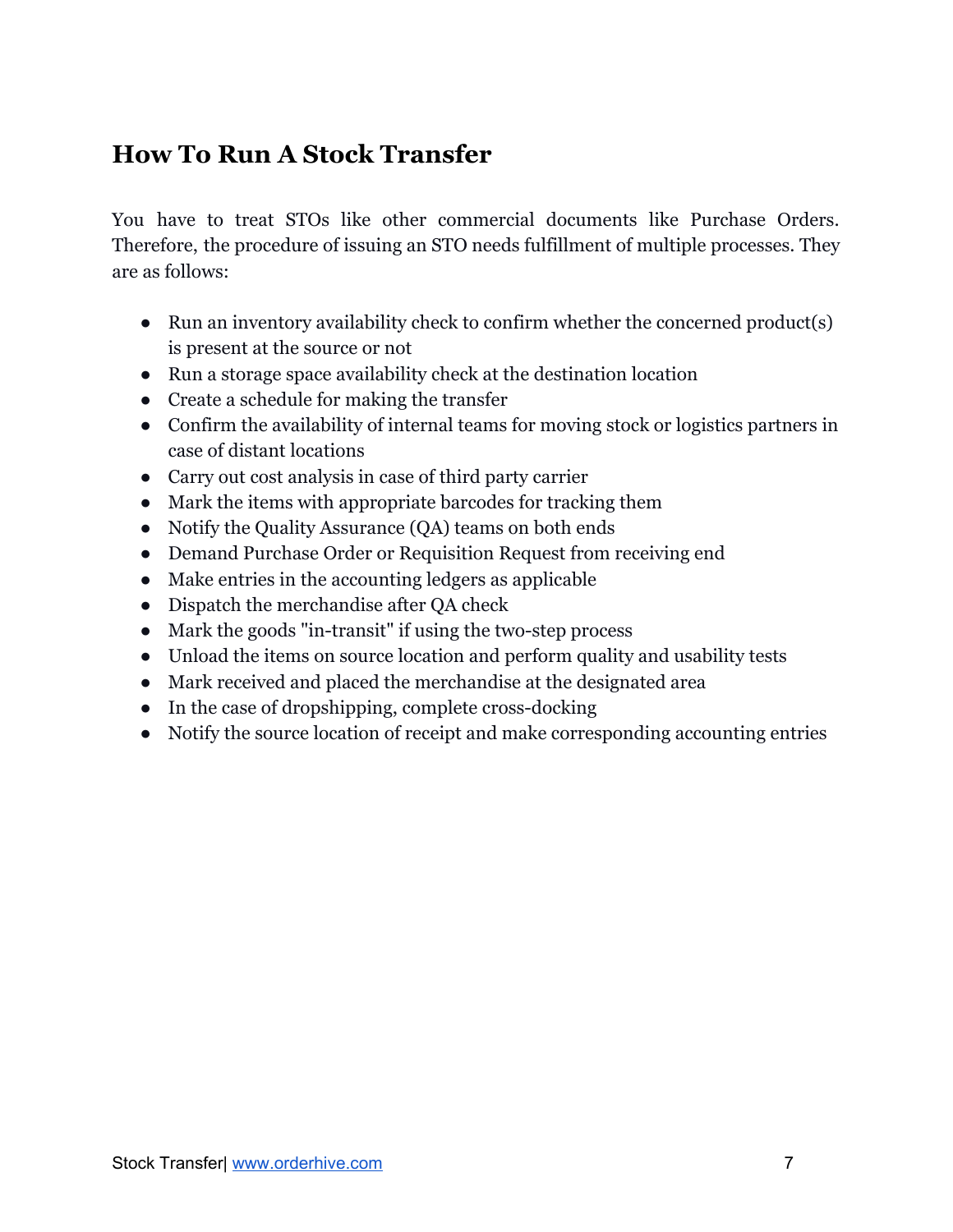

#### <span id="page-7-0"></span>**Where Do Stock Transfer Impact Businesses**

The transfer of items from one company location to another is done to fulfill the orders at the corresponding demand center. It is also done to perform repairs in case the goods are sent back by the customers due to damage or service. Many businesses bring these items to the nearest warehouse and transfer it shortly to the main center so that they don't have to pay more for instant logistics support. Therefore, managing stock transfers in such cases need a high level of accuracy for running on schedule.

When the transaction is made between two separate entities, the receiving party's commitments depend on the transfer. The merchandise received is either used as raw materials or sold further. Hence, any mishap will result in a stranded supply chain.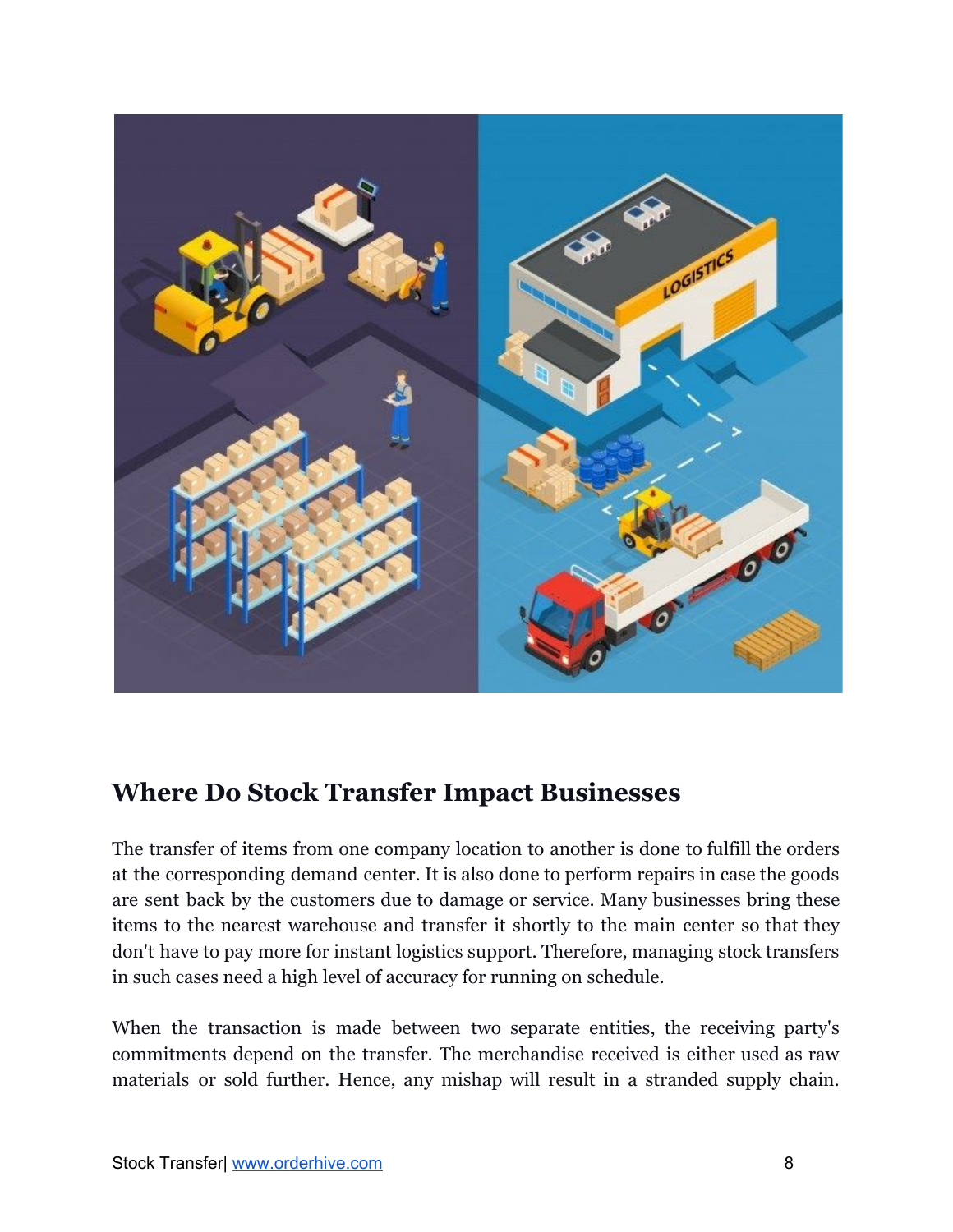Owing to these reasons, strong documentation is mandatory to best serve the interests of all stakeholders.

Market Fact: As per a survey, 75% of the leading organizations extensively use analytics software. (Source [Deloitte](https://www2.deloitte.com/us/en/pages/operations/articles/supply-chain-leadership.html))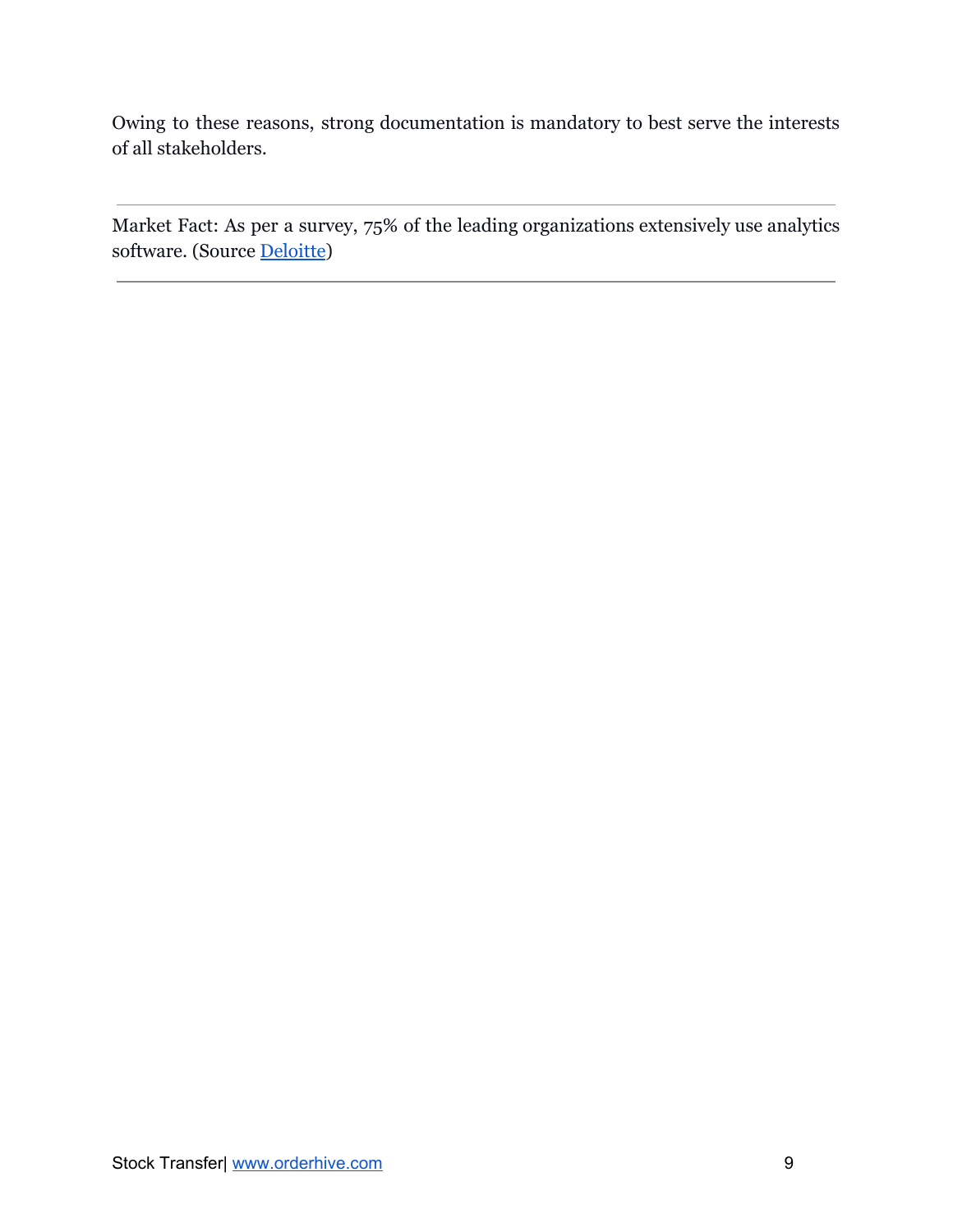## <span id="page-9-0"></span>**Benefits Of Documenting Stock Transfers**

Introducing documentation in any business process comes with multiple benefits. STOs render both functional and business intelligence advantages. As commercial entities, transferring certain hazardous materials also makes it imperative to maintain documentation. Some of the omnipresent benefits of using STOs are as follows:

- It helps to maintain records through documentation
- Helps control damage caused due to the improper transfer process
- Makes audits accurate and reliable
- Fixes the accountability of all stakeholders
- Improves the execution and keeps operations on track as per schedule
- STOs also make cross-company accounting simple
- Aids taxation and compliance audits